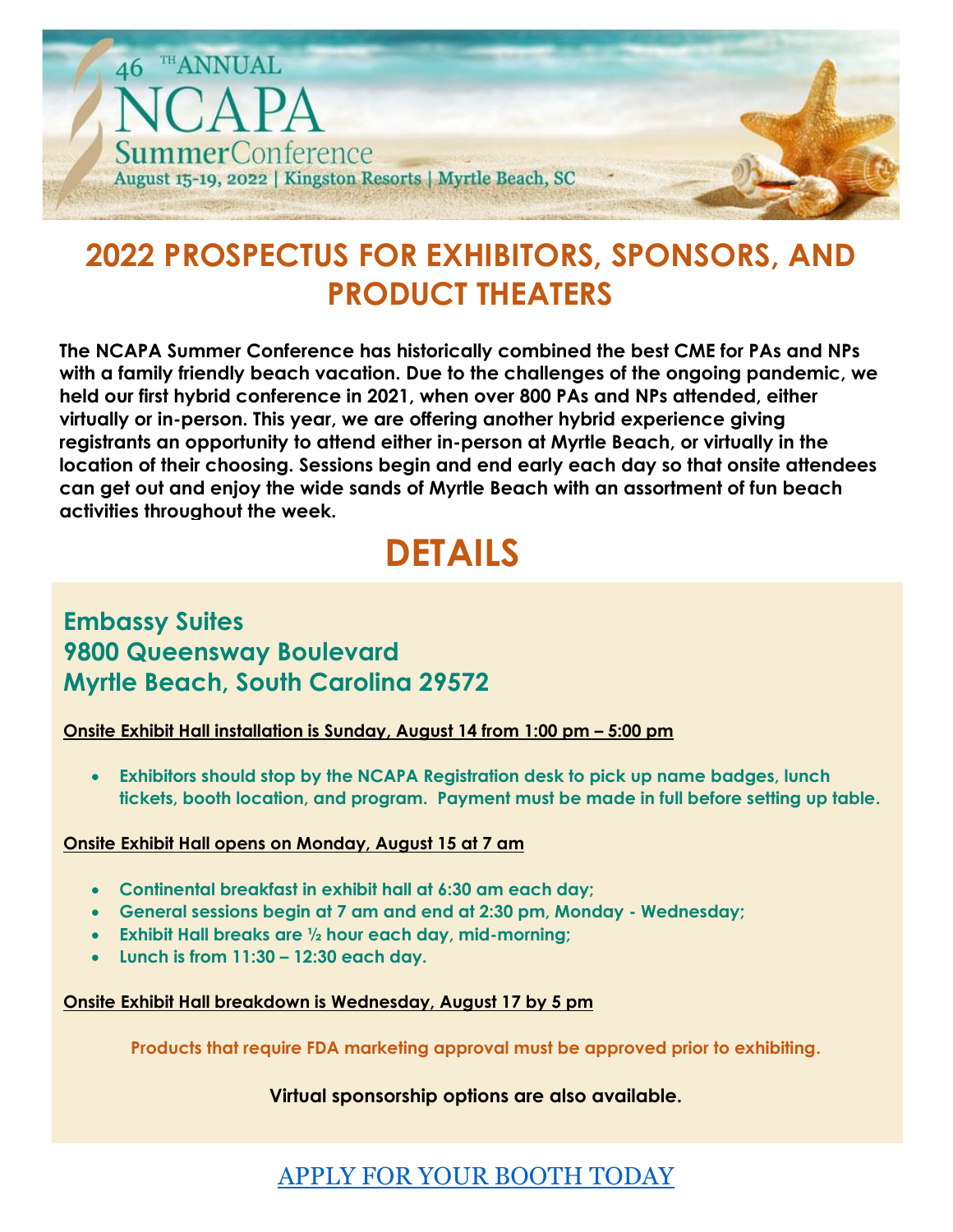

# **2022 PACKAGE RATES**

### **ONSITE STANDARD EXHIBITOR: \$1,250 Returning | \$937.50 First-time Includes:**

- **10' X 8' draped exhibit space with a 6' skirted table and two chairs,**
- **Continental breakfast and lunches for up to four exhibitor attendees,**
- **Your linked logo on the NCAPA website, Virtual Attendee hub, and displayed in the daily slideshow,**
- **Pre- and post-registration attendee lists,**
- **Access to WiFi.**

### **ONSITE PREMIUM EXHIBITOR: \$1,750 Returning | \$1,312.50 First-time**

#### **Includes:**

- **All the above Standard exhibitor options,**
- **Premium exhibitor space in the Exhibit Hall,**
- **Insert to include in attendee tote bag,**
- **Full slide ad in daily slide show.**

# **ONSITE DELUXE EXHIBITOR: Contact NCAPA for pricing**

#### **Includes:**

- **All the above Standard and Premium exhibitor options,**
- **Double sized booth in one of three deluxe exhibit locations**
- **Branding available at one of the following events:**
	- o **Paul Hendrix Welcome Reception on Sunday night**
	- o **Gourmet Coffee bar in the exhibit hall from 6:30 – 10:30 am on the first day of conference**
	- o **NCAPA 5K Run on Monday afternoon**

**Booths are assigned in the order of payments received. Once your application has been reviewed and accepted, you will be contacted to submit payment and select your booth.**

## **PACKAGES DO NOT INCLUDE ELECTRICITY.**

**If your booth requires electricity, you will be responsible for any additional hotel fees.**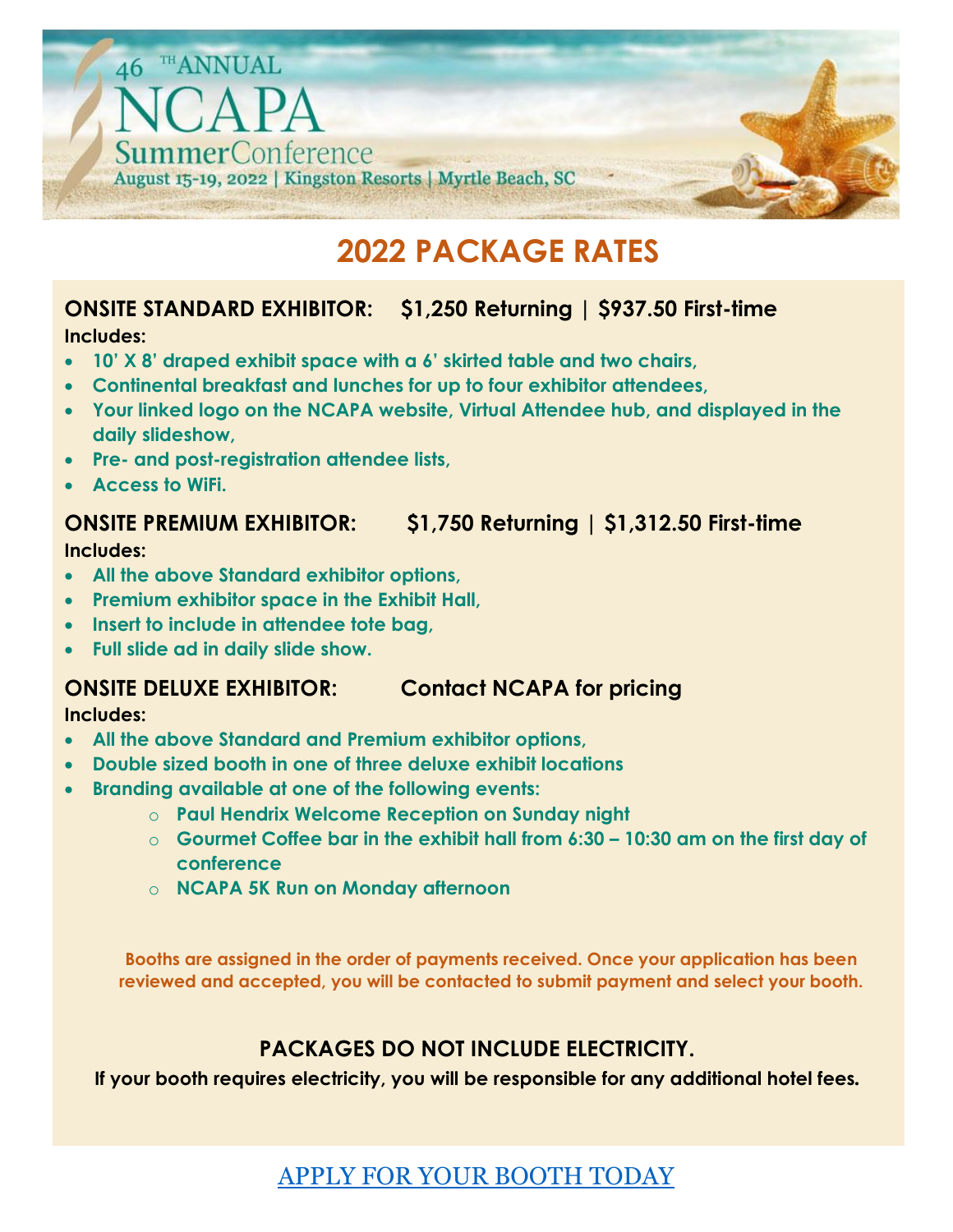

# **2022 PACKAGE RATES**

### **VIRTUAL SPONSORSHIP: \$500**

#### **Includes:**

- **Pre- and post-registration attendee lists,**
- **Your logo, linked to your choice of content, on our NCAPA website, Virtual Attendee hub, and displayed in the daily slideshow.**

### **EXTRAS (can be purchased outside of any packages):**

- **Tote Bag Insert \$350**
- **Ad in the Daily Slide Show \$350**

### **PRODUCT THEATER \$5,000**

**Product theaters provide a high-value live marketing opportunity to reach motivated professionals in an exclusive setting. These sessions are 55-minutes total, including time for Q&A. Due to the promotional nature, product theaters are not accredited for Continuing Medical Education (CME). Sponsor is responsible for introducing and moderating the session, as well as all food and beverage costs.**

#### **Includes:**

- **Meeting room space,**
- **List of session attendees and registration support,**
- **Your logo, linked to your choice of content, on our NCAPA website, Virtual Attendee hub, and displayed in the daily slideshow.**

**To purchase or for questions regarding any of our packages or Product Theaters, please contact Caroline Purdy at caroline.purdy@ncapa.org.**